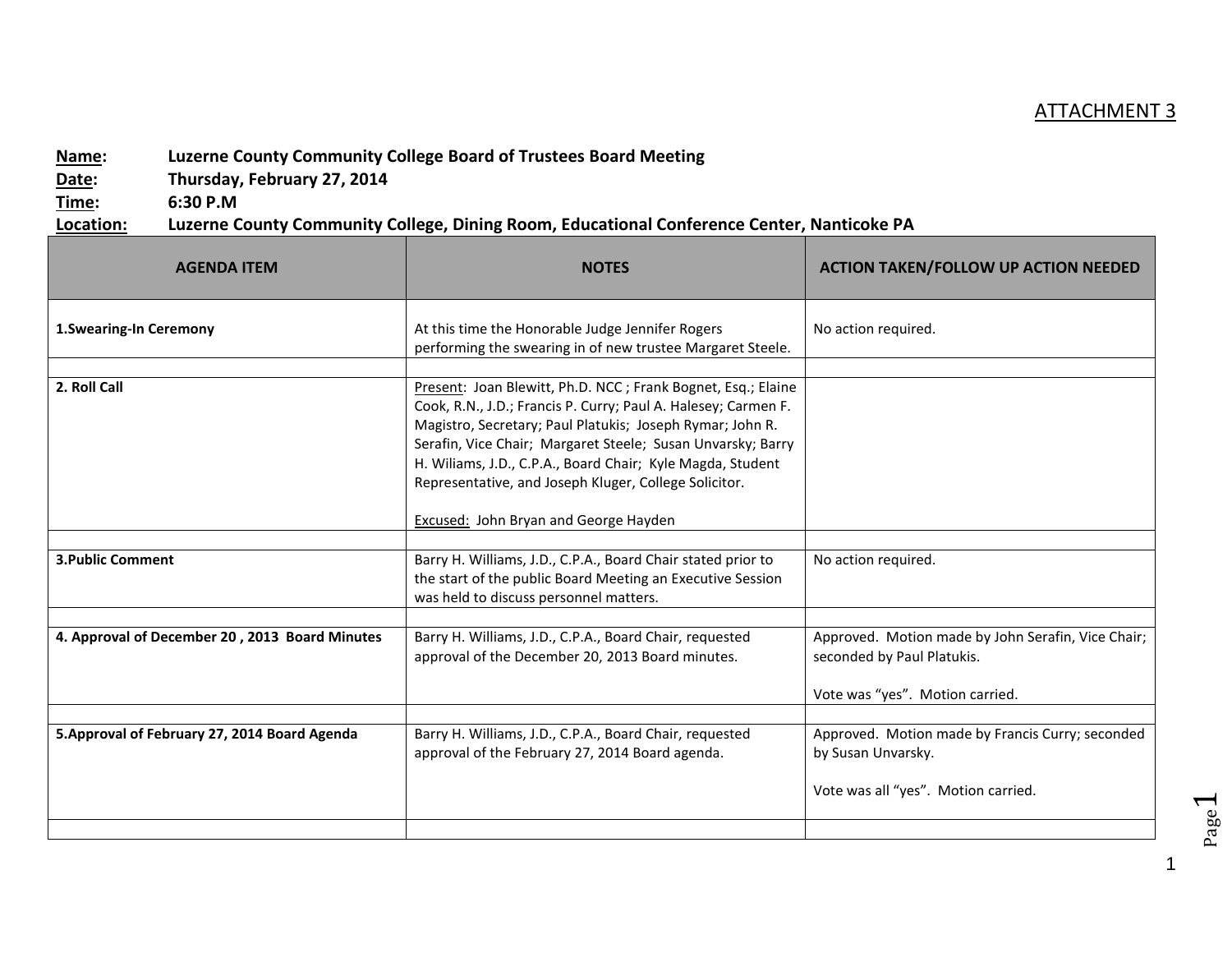| <b>AGENDA ITEM</b>                                       | <b>NOTES</b>                                                                                                                                                                                                                                                                                                                                                                                                                                                                                                                                                                                                                                                                                                                                                                                                                                                                                                                                                                                                                                                                                                                                                                                                                                                                                                                                                                               | <b>ACTION TAKEN/FOLLOW UP ACTION NEEDED</b> |
|----------------------------------------------------------|--------------------------------------------------------------------------------------------------------------------------------------------------------------------------------------------------------------------------------------------------------------------------------------------------------------------------------------------------------------------------------------------------------------------------------------------------------------------------------------------------------------------------------------------------------------------------------------------------------------------------------------------------------------------------------------------------------------------------------------------------------------------------------------------------------------------------------------------------------------------------------------------------------------------------------------------------------------------------------------------------------------------------------------------------------------------------------------------------------------------------------------------------------------------------------------------------------------------------------------------------------------------------------------------------------------------------------------------------------------------------------------------|---------------------------------------------|
|                                                          |                                                                                                                                                                                                                                                                                                                                                                                                                                                                                                                                                                                                                                                                                                                                                                                                                                                                                                                                                                                                                                                                                                                                                                                                                                                                                                                                                                                            |                                             |
| 6. Report of Officers and Agents<br>o President's Report | Thomas P. Leary, President, stated CNN Money reported on<br>recent research that shows associate's degree graduates<br>right out of school, on average, are making more than their<br>4-year counterparts. As noted in the article "nearly 30% of<br>Americans with associate's degrees now make more than<br>those with bachelor's degrees, according to Georgetown<br>University's Center on Education and the Workforce."<br>While the pay scale for those with bachelor's degrees<br>eventually evens out, this article demonstrates the higher<br>value being placed on workers "with so-called 'middle-skills'<br>that often require no more than an associate's degree, such<br>as lab technicians, teachers in early childhood programs,<br>computer engineers, draftsmen, radiation therapists,<br>paralegals, and machinists." The article further points out<br>that "associate's degree recipients, on average, end up<br>earning about \$500,000 more over their careers than<br>people with only high school diplomas." This story, which<br>was produced by The Hechinger Report, a nonprofit<br>education-news outlet based at Teachers College, Columbia<br>University, provides good news for our two-year career<br>program students and emphasizes the need for transfer<br>students to complete their degrees before transferring to<br>their four-year institutions. |                                             |
|                                                          | As we have talked about in the past, students don't need to<br>wait until they graduate high school to get started on<br>earning college credits. Through the Early College program,<br>high school students can earn college credits at the reduced<br>tuition of \$33.00 a credit. Students may attend classes<br>taught on site at their high schools or at LCCC's main<br>campus or any of its off-campus locations. Over the past<br>few months, President Leary noted he has been meeting<br>with the superintendents of area school districts to discuss<br>ways that LCCC can enhance our services to their students<br>through our Early College program. In the upcoming<br>months he will be speaking to student assemblies at six<br>school districts about the opportunities available to them.                                                                                                                                                                                                                                                                                                                                                                                                                                                                                                                                                                               |                                             |

Page  $\boldsymbol{\sim}$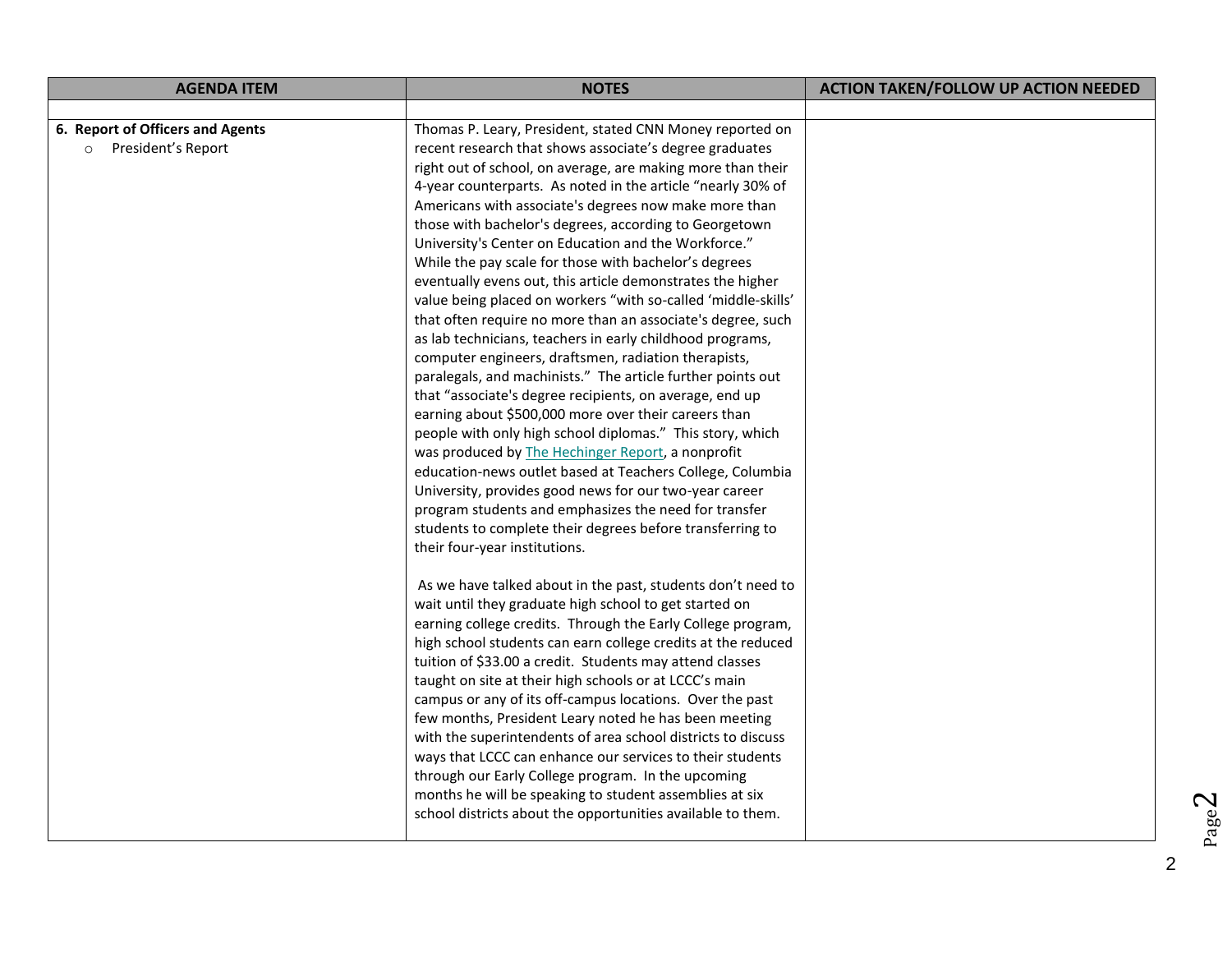| <b>AGENDA ITEM</b>                                                                                                      | <b>NOTES</b>                                                                                                                                                                                                                                                                                                                                                                                                                                                                                                                                                                                                                                                                                                                                                                                                      | ACTION TAKEN/FOLLOW UP ACTION NEEDED |
|-------------------------------------------------------------------------------------------------------------------------|-------------------------------------------------------------------------------------------------------------------------------------------------------------------------------------------------------------------------------------------------------------------------------------------------------------------------------------------------------------------------------------------------------------------------------------------------------------------------------------------------------------------------------------------------------------------------------------------------------------------------------------------------------------------------------------------------------------------------------------------------------------------------------------------------------------------|--------------------------------------|
| President's Report (continued)<br>$\circ$                                                                               | To further enhance services to high school students, the<br>College is reaching out to the region's high school<br>counselors, inviting them to campus for a luncheon program<br>that includes workshops and campus tours. The event is<br>designed to make area counselors more familiar with LCCC's<br>campus and our programs and services, as well as to<br>provide them with information on assisting their students in<br>transitioning to college. This event will be held in early                                                                                                                                                                                                                                                                                                                        |                                      |
|                                                                                                                         | April.<br>Another initiative the College is hard at work on is finalizing<br>dual admissions agreements with several area colleges and<br>universities. Students have already expressed interest in<br>pursuing their four-year degree through the LCCC dual<br>admissions program with Misericordia University that we<br>finalized last month. This agreement between our two<br>institutions offers many benefits to students, and we look<br>forward to expanding these opportunities for students.                                                                                                                                                                                                                                                                                                           |                                      |
|                                                                                                                         | Through a new program developed in partnership with<br>Hazleton Area School District, LCCC will provide in-school<br>GED preparation for Hazleton students identified as lacking<br>sufficient credits to graduate on time with a high school<br>diploma. These students will stay enrolled in school and<br>continue to attend classes, but their school week will now<br>include ten hours of instruction geared toward preparation<br>for the GED test. The goal of this program is to prepare<br>those students who are at risk of aging out of high school<br>without earning a diploma to successfully complete their<br>GEDs, so they can earn a basic skills credential, which is<br>needed for most employment opportunities. These are<br>some of the efforts the college is currently pursuing for the |                                      |
| Treasurer's Report<br>$\circ$<br><b>Foundation Report</b><br>$\circ$<br><b>Student Representative Report</b><br>$\circ$ | residents of Northeastern Pennsylvania.<br>Barry H. Williams, J.D., C.P.A., Board Chair noted the<br>Treasurer's Report, Foundation Report and Student<br>Representative Report was presented in the work session.                                                                                                                                                                                                                                                                                                                                                                                                                                                                                                                                                                                                |                                      |

Page ო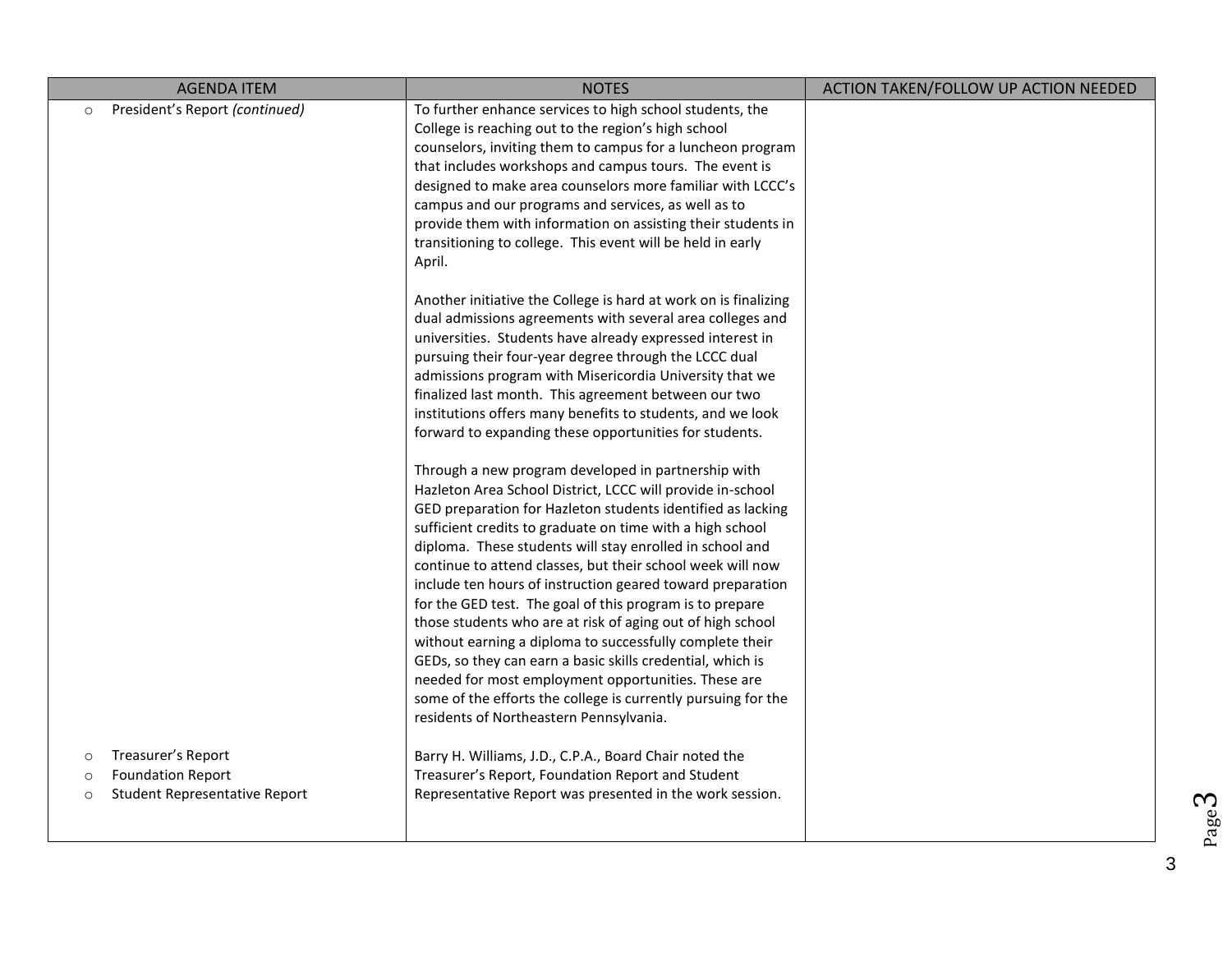| <b>AGENDA ITEM</b>                                                                                                                | <b>NOTES</b>                                                                                                                                                                                                                               | ACTION TAKEN/FOLLOW UP ACTION NEEDED                                                                                                                                                 |
|-----------------------------------------------------------------------------------------------------------------------------------|--------------------------------------------------------------------------------------------------------------------------------------------------------------------------------------------------------------------------------------------|--------------------------------------------------------------------------------------------------------------------------------------------------------------------------------------|
| 7. Report/Action of the Executive Committee                                                                                       | 7. No report.                                                                                                                                                                                                                              | 7. N/A                                                                                                                                                                               |
|                                                                                                                                   |                                                                                                                                                                                                                                            |                                                                                                                                                                                      |
| 8. Report/Action of the Academic Committee                                                                                        | 8. Paul Platukis, Committee Chair, presented the following<br>Academic Committee report.                                                                                                                                                   |                                                                                                                                                                                      |
| 8A. Approval of Administrative Policies:<br>- Early College Policy<br>- Promotion of College-Related Public Information<br>Policy | 8A. Recommend the Luzerne County Community College<br>Board of Trustees approve the following administrative<br>policies: - Early College Policy and Promotion of College-<br>Related Public Information Policy.                           | 8A-8B. Approved. Motion made by Paul Platukis,<br>Committee Chair to approve items 7A-7B. Motion<br>was seconded by Joan Blewitt, Ph.D., NCC.<br>Vote was all "yes". Motion carried. |
| 8B. Approval of Program Additions, Deletions, and<br><b>Modifications</b>                                                         | 8B. Recommend the Luzerne County Community College<br>approve the program additions, deletions, and<br>modifications.                                                                                                                      |                                                                                                                                                                                      |
|                                                                                                                                   |                                                                                                                                                                                                                                            |                                                                                                                                                                                      |
| 9. Report/Action of the Finance Committee                                                                                         | 9. Carmen F. Magistro, Committee Chair, presented the<br>following report.                                                                                                                                                                 |                                                                                                                                                                                      |
| 9A. Summary of Payments                                                                                                           | 9A. Recommend the Luzerne County Community College<br>Board of Trustees approve the summary of payments.                                                                                                                                   | 9A. Approved. Motion made by Carmen F. Magistro,<br>Committee Chair/Board Secretary; seconded by<br>Joseph Rymar.                                                                    |
|                                                                                                                                   |                                                                                                                                                                                                                                            | Vote was all "yes". Motion carried.                                                                                                                                                  |
| 9B. Approval of Trustee Travel                                                                                                    | 9B. Recommend the Luzerne County Community College<br>Board of Trustees approve the use of budgeted use of<br>budgeted trustee travel funds not to exceed \$650 for one<br>(1) trustee to attend the Pennsylvania Commission for           | 9B. Approved. Motion made Carmen F. Magistro,<br>Committee Chair/Board Secretary; seconded by<br>Francis Curry.                                                                      |
|                                                                                                                                   | Community Colleges Annual Meeting, All-PA Academic<br>Team Banquet and Lobby Day, Harrisburg PA, March 31-<br>April 1, 2014.                                                                                                               | Vote was all "yes". Motion carried.                                                                                                                                                  |
| 9C. Retention of Law Firm                                                                                                         | 9C. Recommend the Luzerne County Community College<br>Board of Trustees will retain the Law Firm of Pugliese,<br>Finnegan, Shaffer & Ferentino, LLC, at a negotiated rate of<br>\$195 per hour. The law firm will be retained for conflict | 9C. Approved. Motion made by Carmen F. Magistro,<br>Committee Chair/Board Secretary. Motion<br>seconded by John Serafin, Vice Chair.                                                 |
|                                                                                                                                   | resolution pertaining to a Luzerne County Community<br>College personnel matter.                                                                                                                                                           | Vote was all "yes". Motion carried.                                                                                                                                                  |